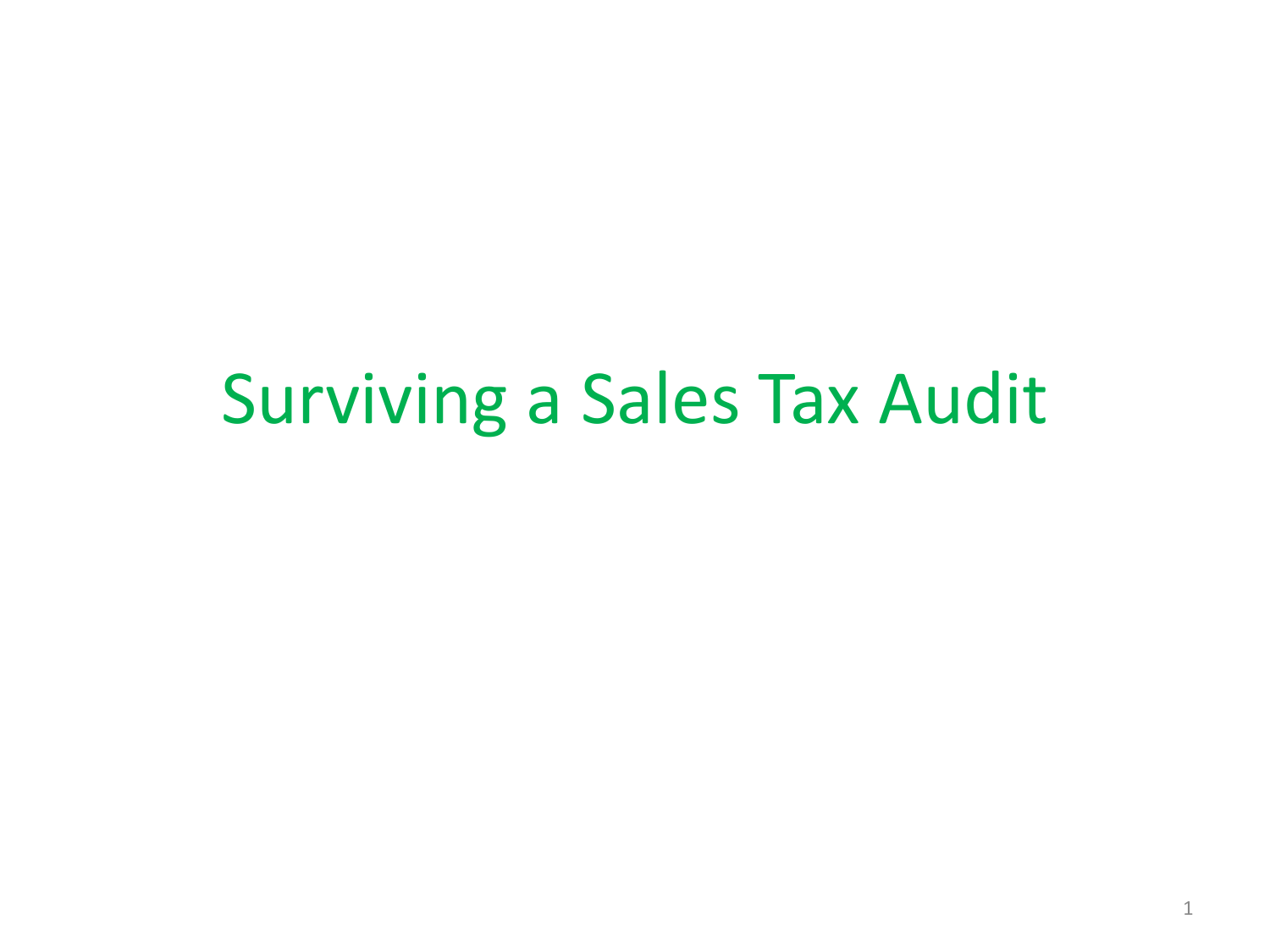#### Presenter Information

- Rick Bianchi, Certified Public Accountant
- NYS License No: 071695
- Shallo, Galluscio & Bianchi, CPAs PC
- 21 North Seventh Street
- Hudson New York 12534
- 518-828-6500
- www.empirecpa.com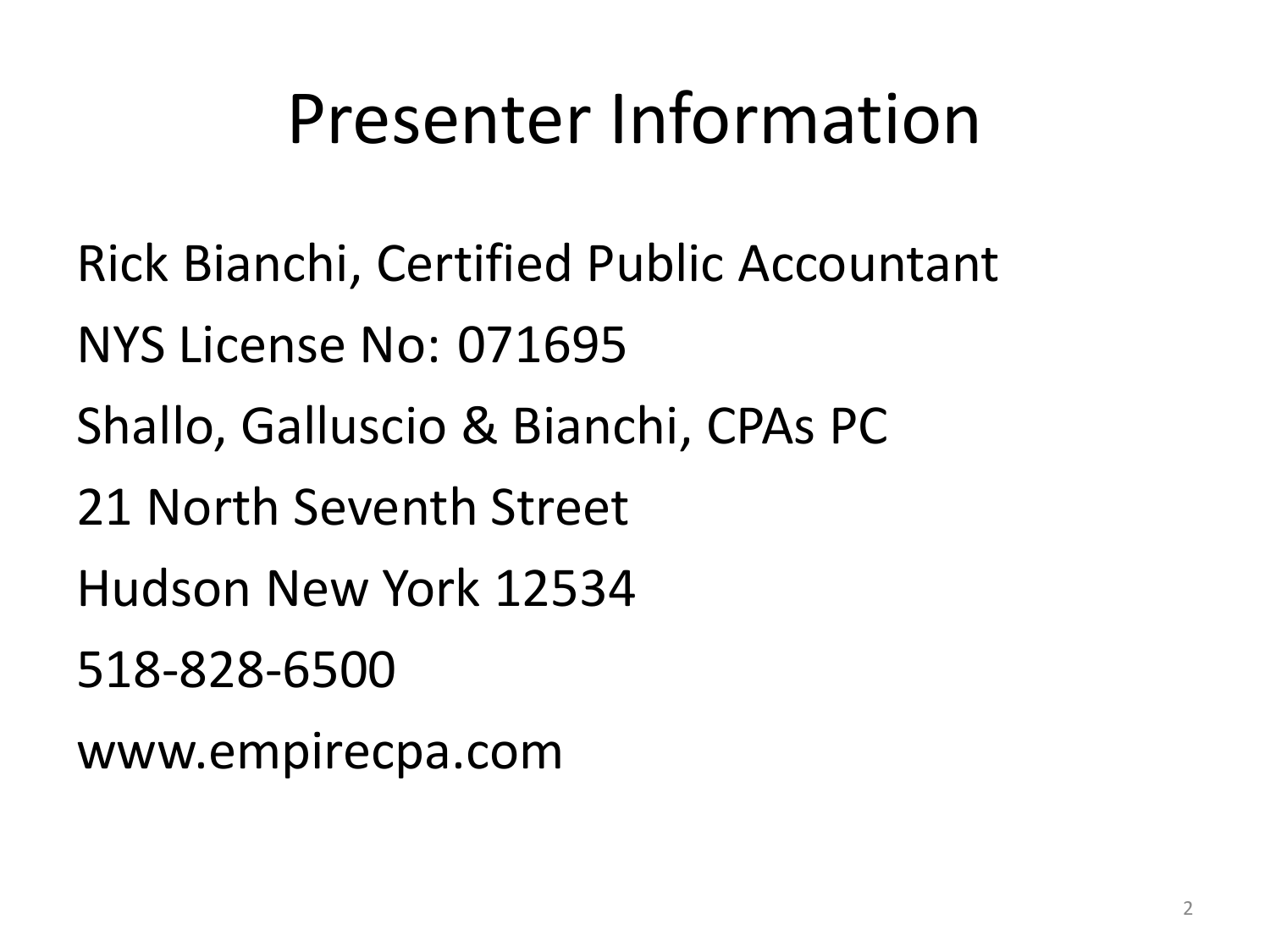#### Definition

• Taxpayer = business entity (e.g. corporation, partnership, limited liability company, sole proprietor, etc.)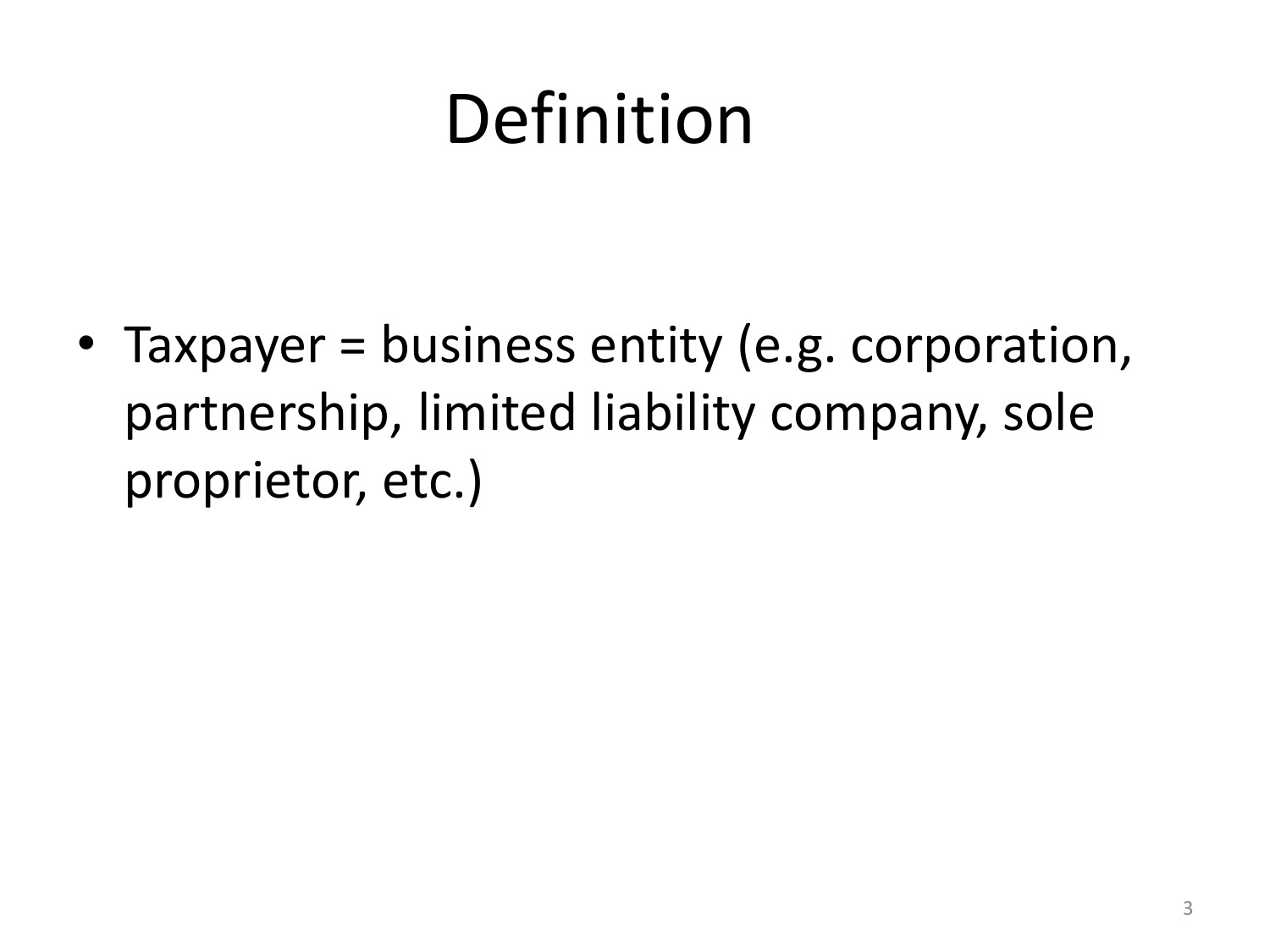#### Environment

• States are becoming more aggressive as decreasing revenues constrain expenditures and force budget cuts

• Audit activity is heightened and states are shifting tax policies and add new proposals for sales tax legislation to increase revenues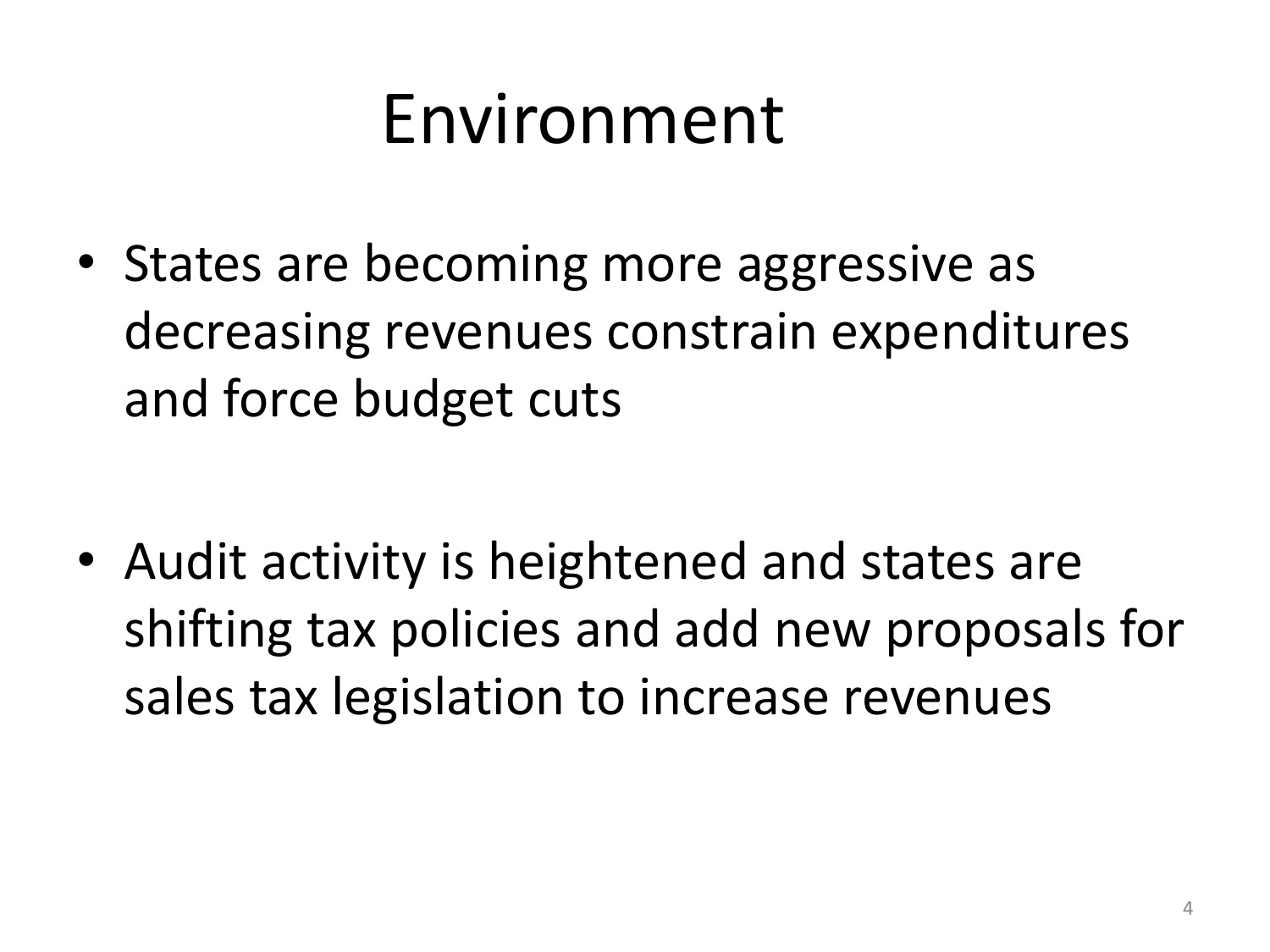#### Sales Tax Audit

• A taxpayer may be audited for either sales tax, use tax or both taxes

• No such thing as a routine audit, generally a taxpayer is selected for a specific reason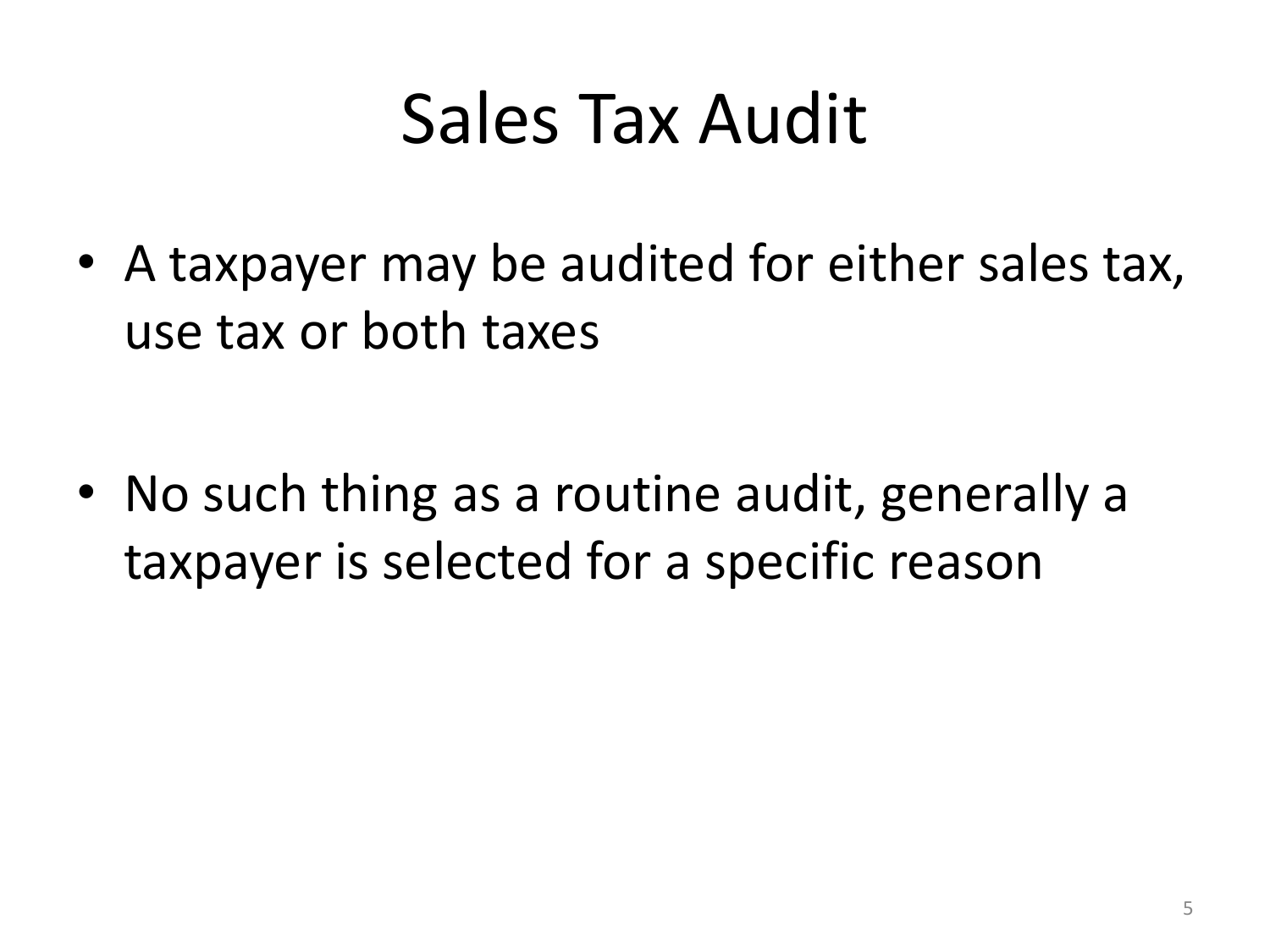### Possible Reasons for Selection

- Failure to file a tax return
- Failure to report income or sales
- Reporting excessive credits or exclusions
- Incorrect or fraudulent refund claims or returns are filed
- Differences discovered when cross-referencing information with other entities such as banks, employers and other businesses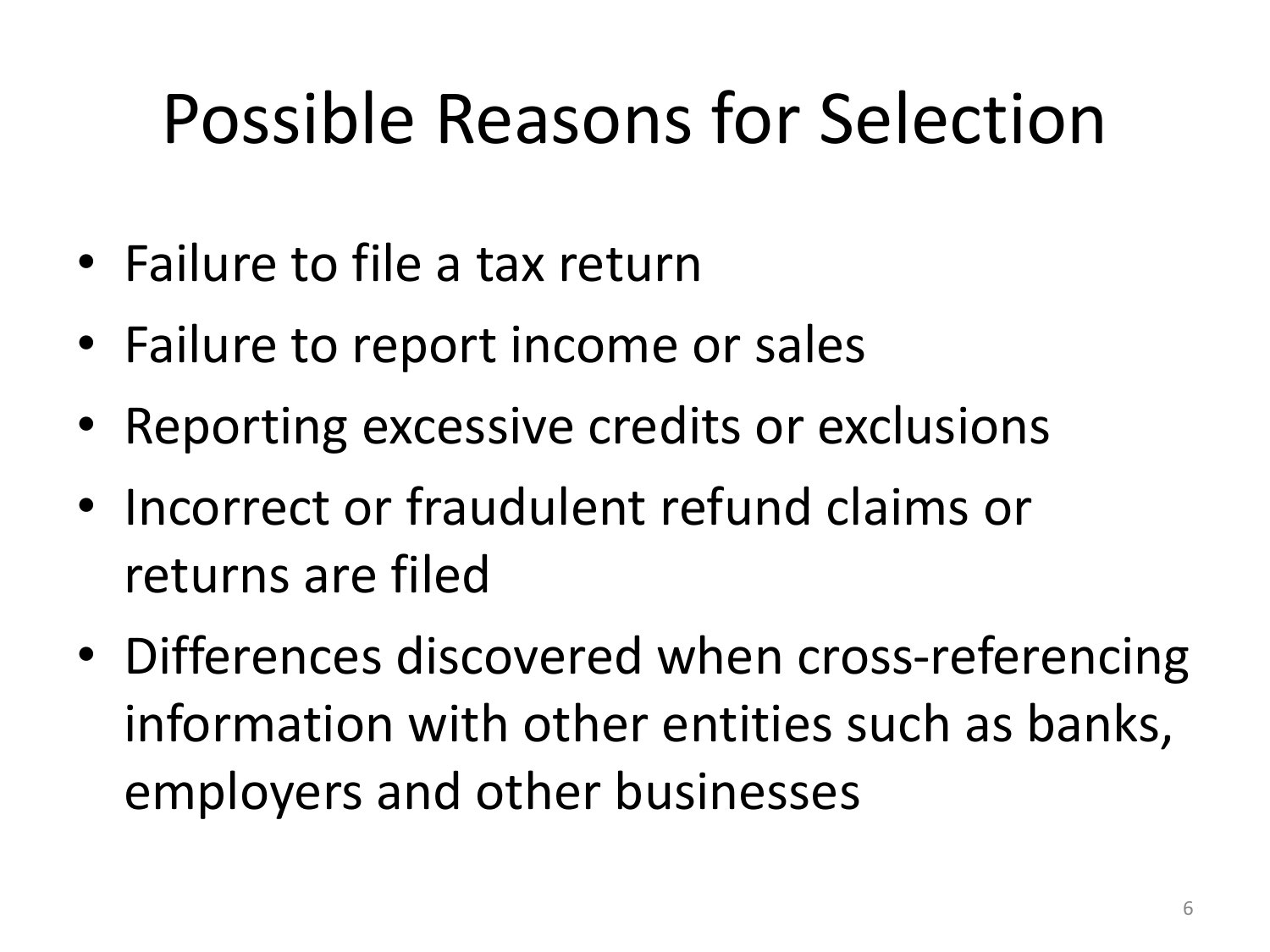## Possible Reasons for Selection

- Results of prior audits (however, a prior or current audit is not a cause to be selected for audit again.
- Misuse of exemption certificates
- Computer cross-correlation of records with federal tax returns and amounts reported on state returns for the same time period
- A tip or complaint has been filed with the division of taxation (generally the selection for audit of taxpayer is done accurately, but the determination of liability can be problematic)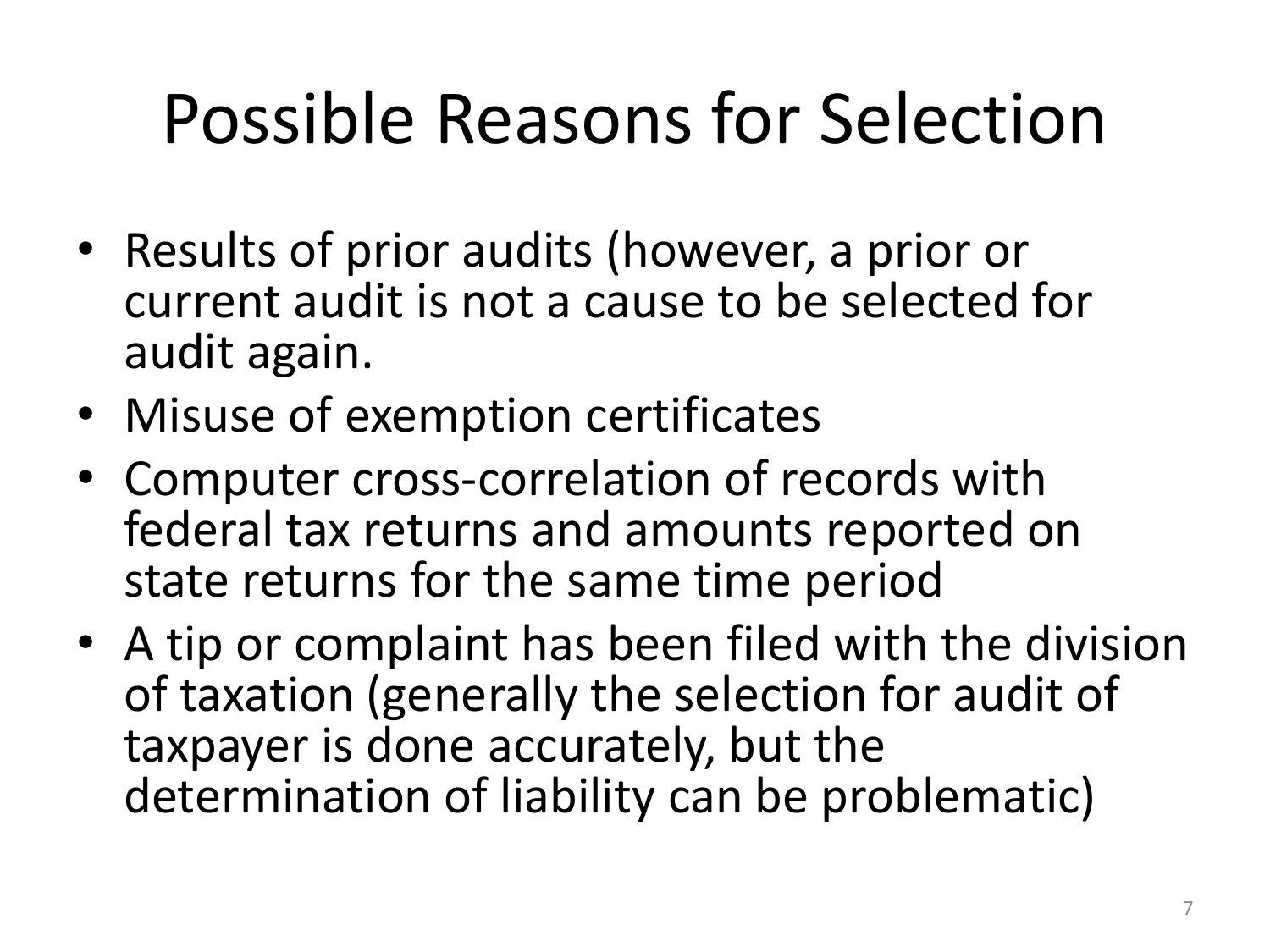### What to expect after Selection

- Generally, a Taxpayer will receive a letter requesting information (reported or not).
- Less frequently, the tax division will set up an appointment to review records at taxpayer's business.
- The tax division will usually ask for information or records about one or more tax returns taxpayer filed during the last three years.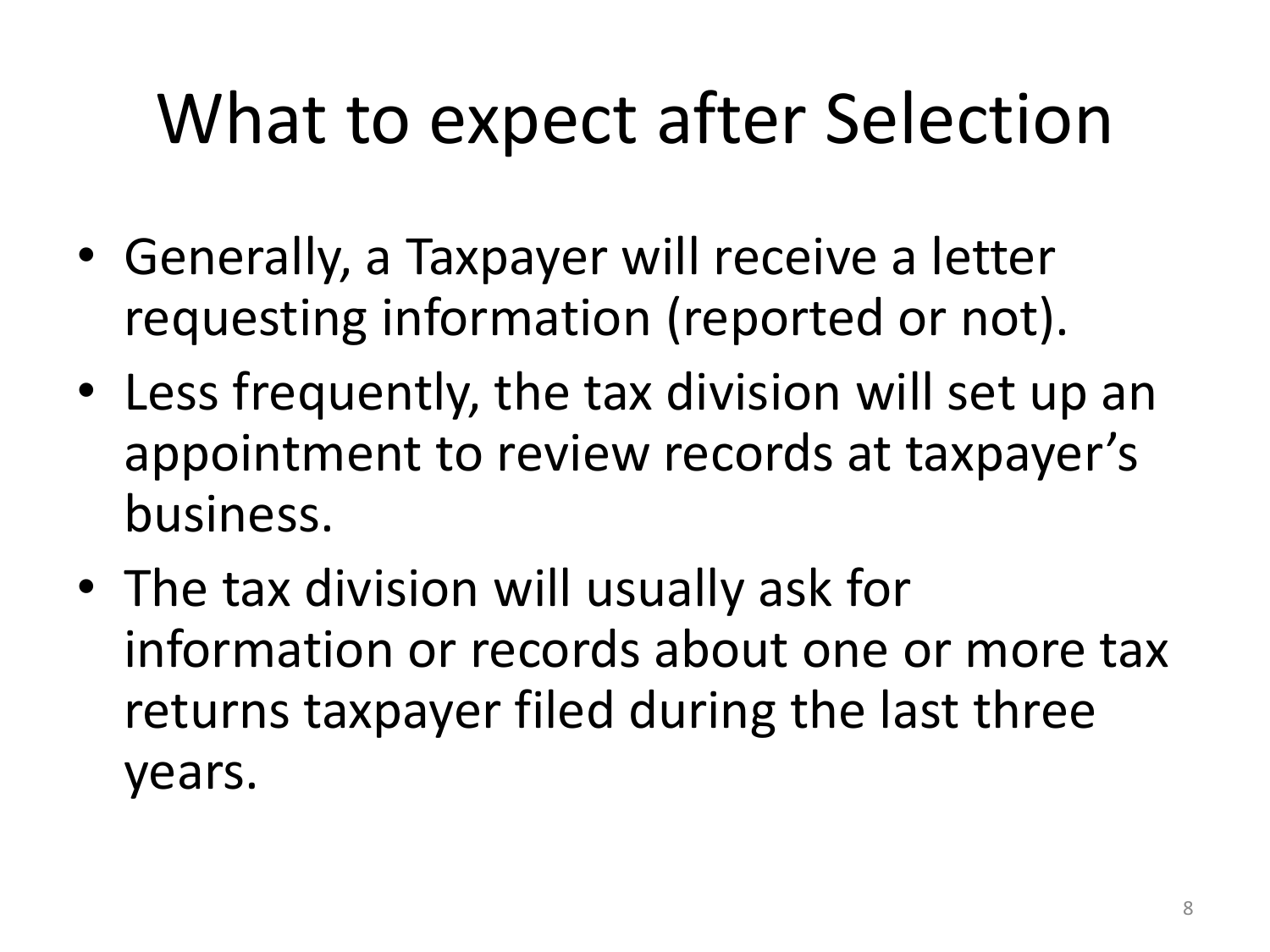#### What to expect after Selection

• In some cases, the taxpayer may be asked why a return was not filed.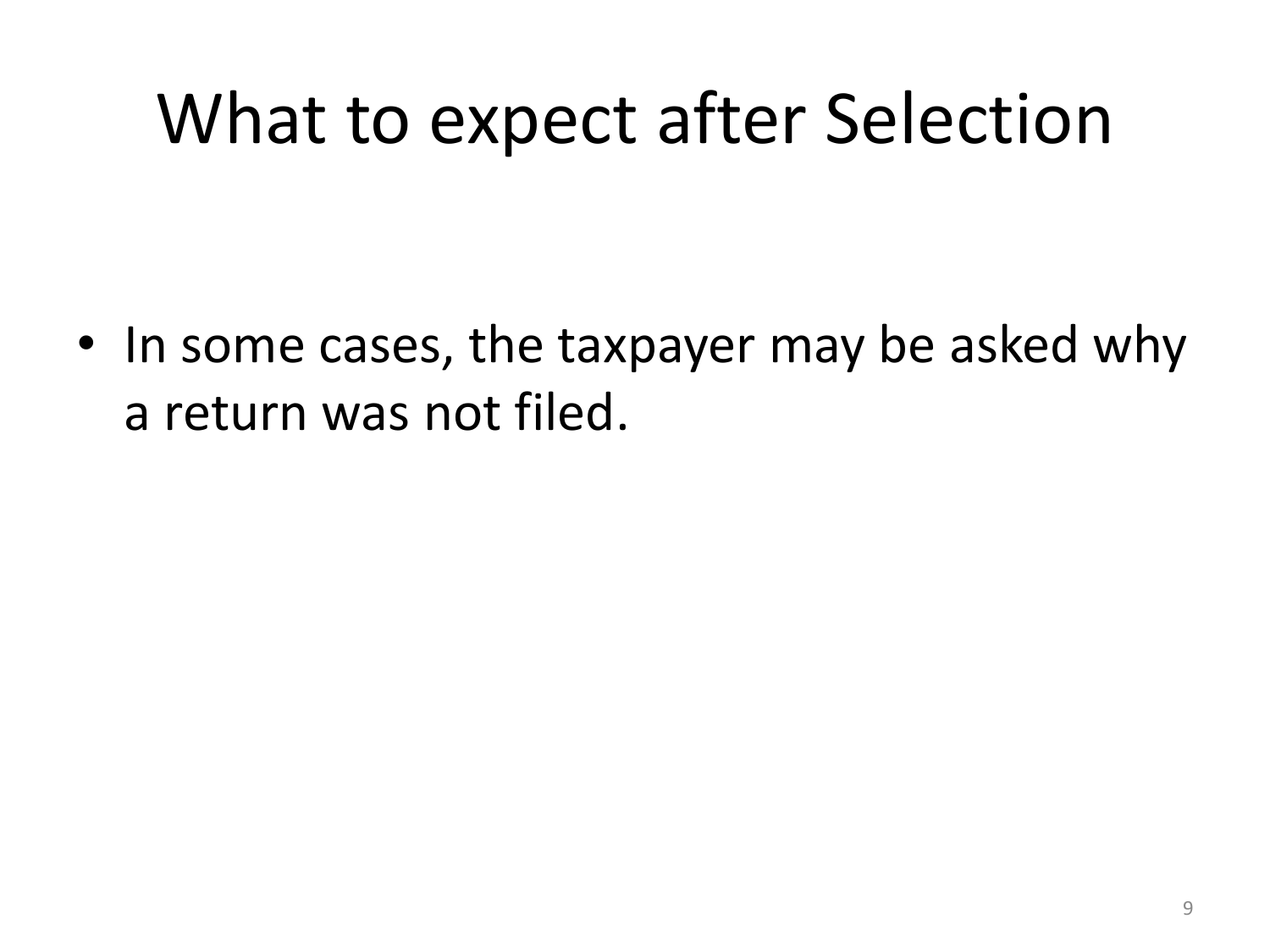- The first and foremost rule to remember
	- To survive a sales and use tax audit, the taxpayer must ensure that all books and records comport to TSB-M-81(9)S.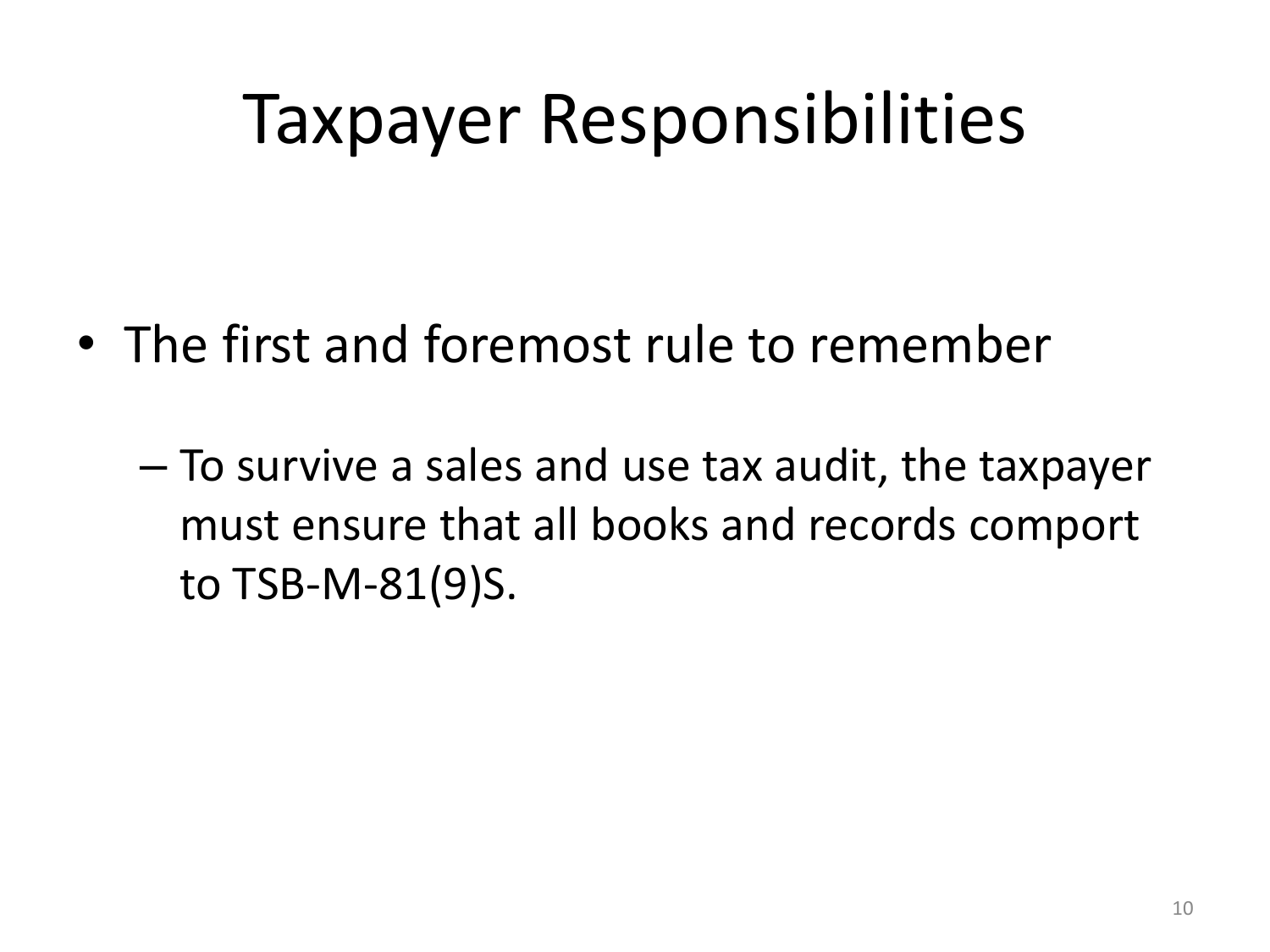• Basic recordkeeping requirements to which taxpayers must adhere are outlined in the tax division's memorandum entitled TSB-M-81(9)S.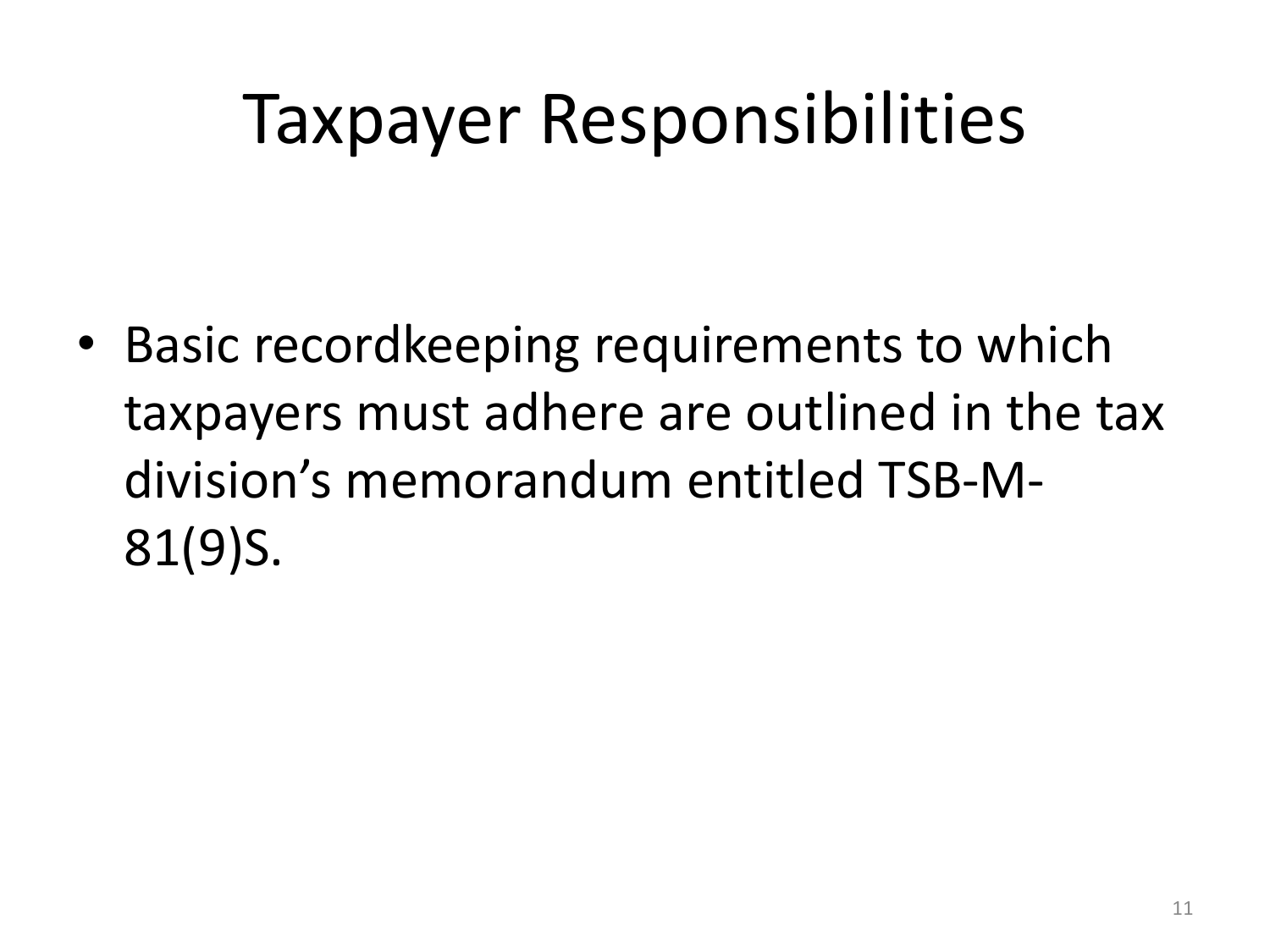- TSB-M-81(9)S lists the records to be retained by sales tax vendors
	- Four basic types of records to retain
		- 1. Sales records
		- 2. Purchase records
		- 3. Miscellaneous records
		- 4. Informational records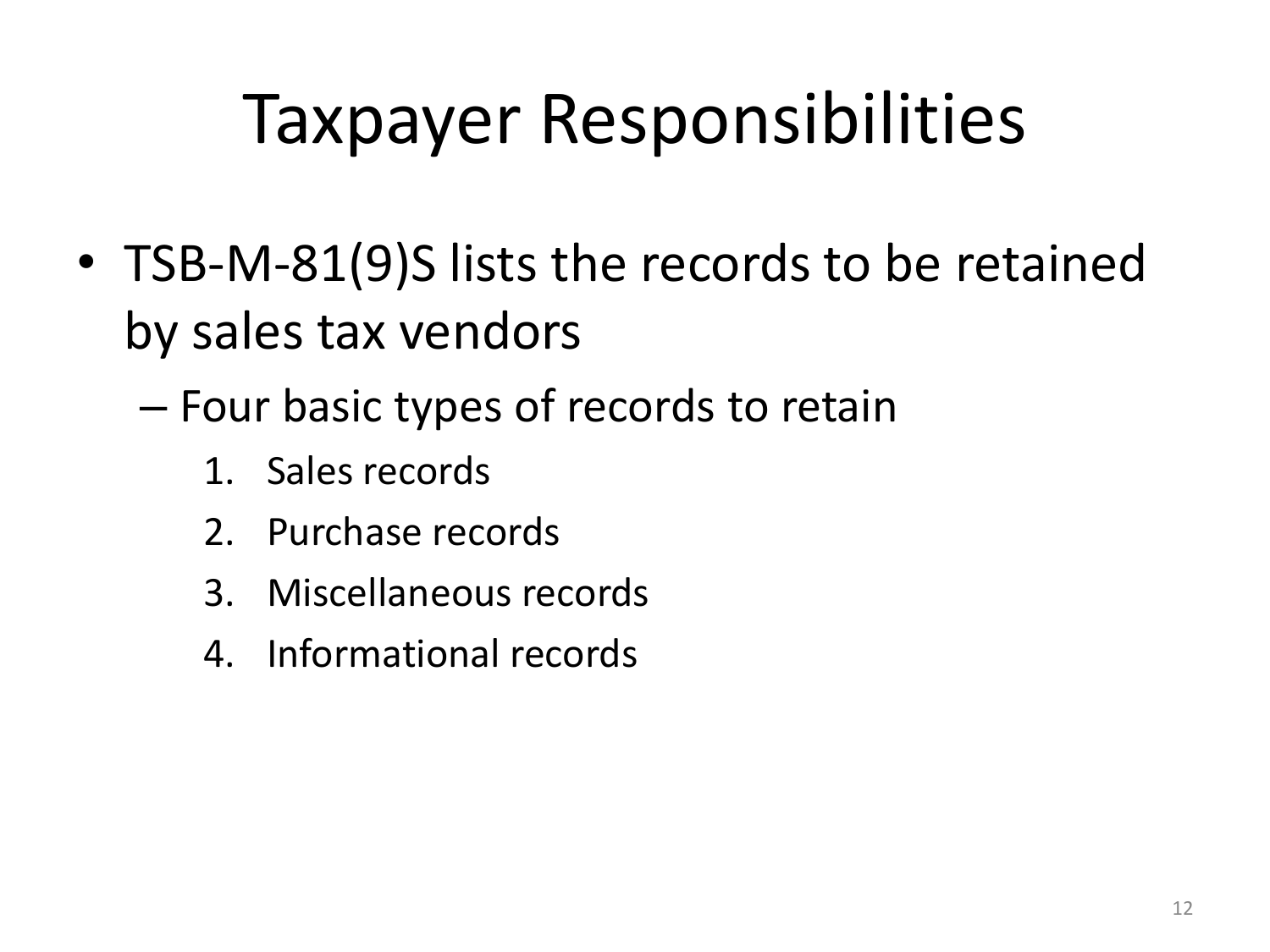- Sales Records
	- Taxpayer shall keep records of every transaction
	- Records shall include
		- A. Amounts paid, charged or due thereon
		- B. The sales tax payable on the transaction
		- C. Exemption documents, if applicable, and
		- D. An exact copy of each of the following:
			- 1. Sales slip, invoice, receipt, contract, statement or memo
			- 2. Guest check, receipts from admissions (e.g. ticket stubs)
			- 3. Receipt from dues
			- 4. Cash register tape and any other sales document
			- 5. If no written document is provided to the customer, the seller must maintain a daily record of all cash and credit sales in a daybook or similar book.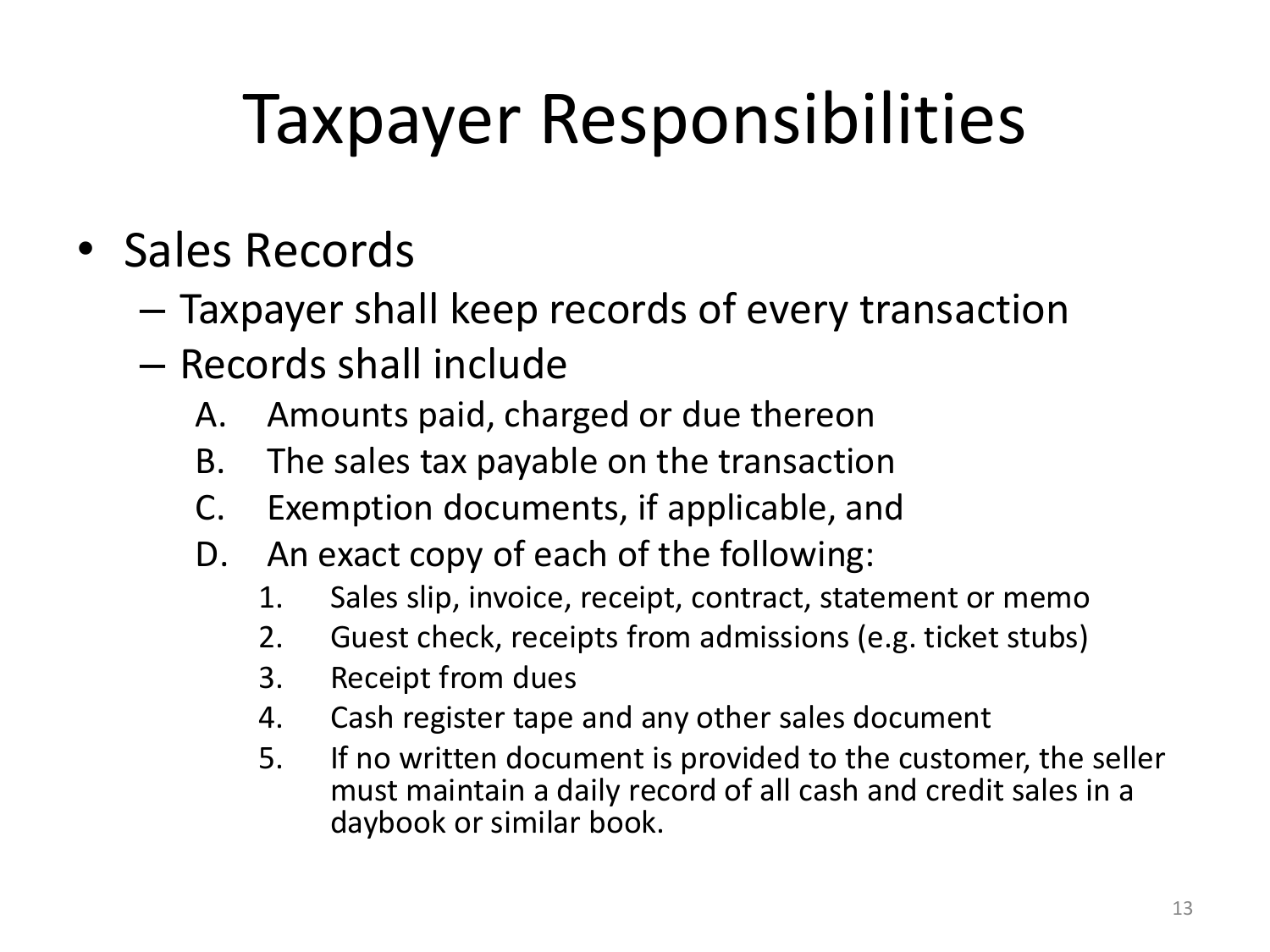- Purchase Records
	- Taxpayer shall keep records to substantiate any exemption claimed on the purchase of any tangible personal property or service.
	- Purchase Records shall include sufficient detail to:
		- A. Independently determine the taxable status of each purchase
		- B. Determine the amount of sales tax due
		- C. Determine the amount of sales tax paid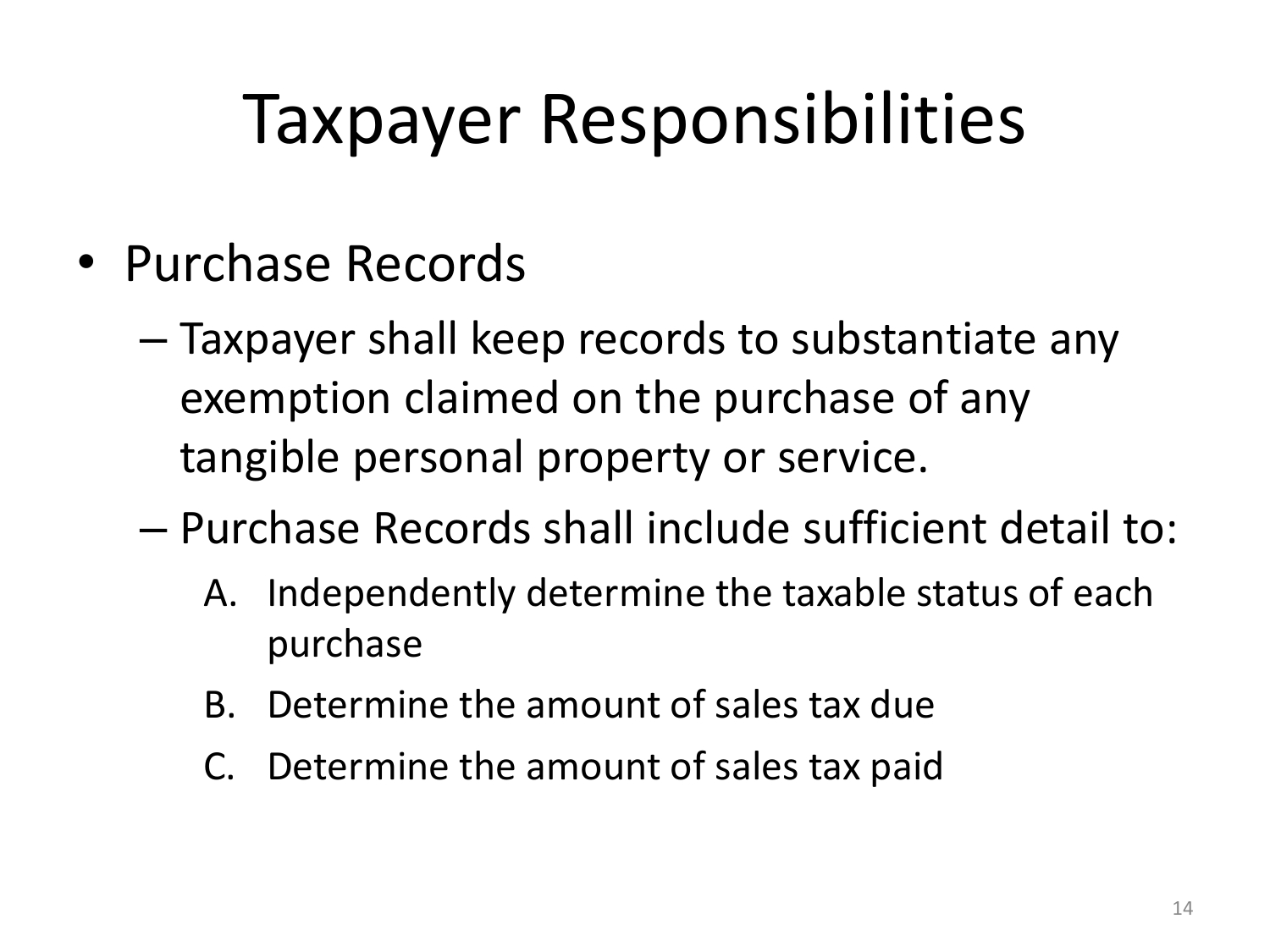- Miscellaneous Records
	- Taxpayer shall maintain and make available upon request the following items claimed on the sales tax return(s)
		- A. Records and supporting documents for all exemptions, exceptions and exclusions
		- B. Taxpayer shall also maintain all records and schedules relating to the sales tax return, such as tax worksheets, general journals, ledgers, sales and purchase journals, as well as schedules accounting for differences between gross sales and services and taxable sales and services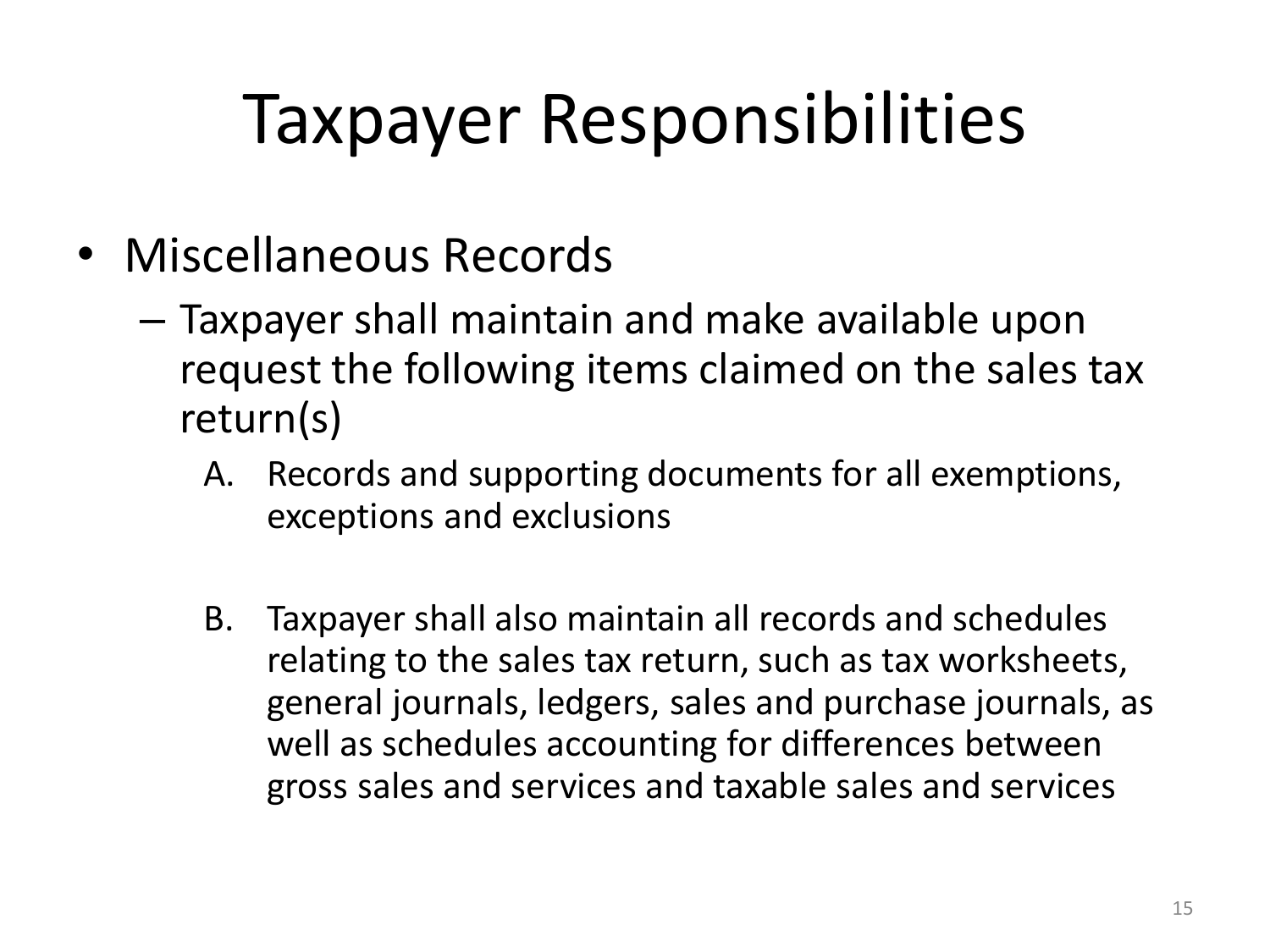- Informational Records
	- These records include the names, addresses, and sales tax identification numbers (where applicable of their customers, lessees, occupants, covendors, or members) and furnish such information upon request.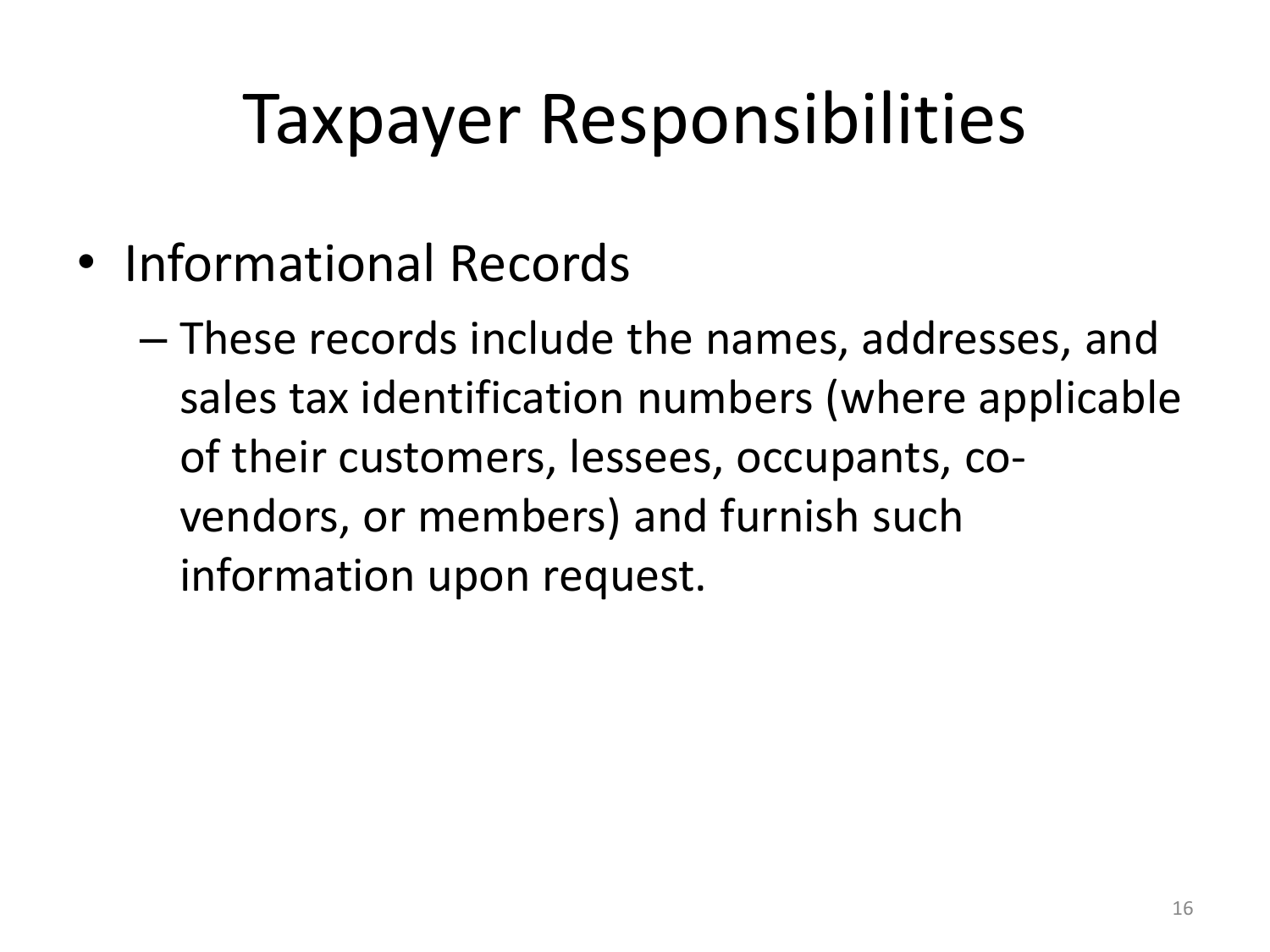- Taxpayers must maintain records to support their sales tax returns
- Maintaining good records is an almost indestructible defense at any stage of the audit process
- No action or document is more important or effective than good books and records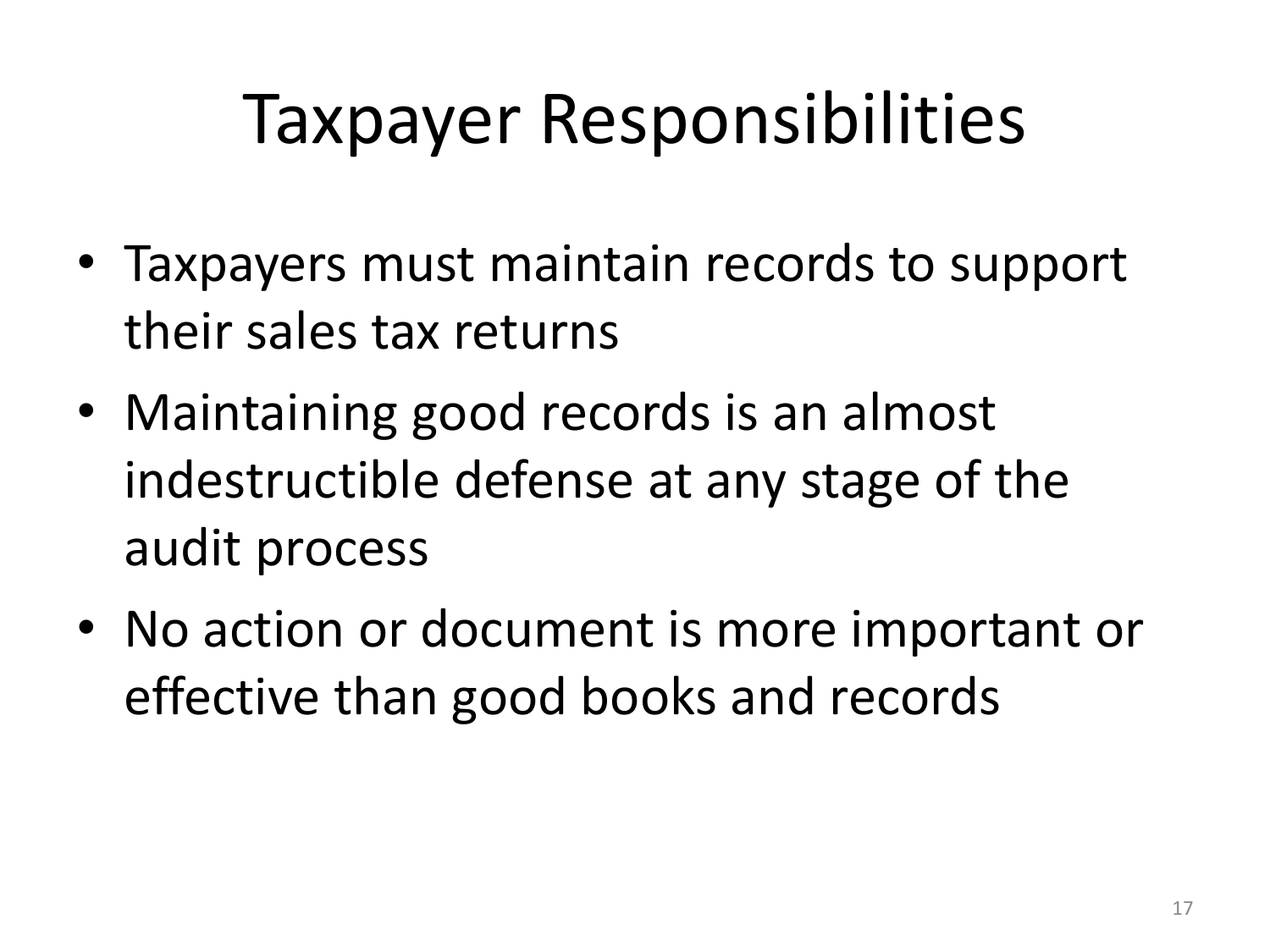- Record Retention
	- Under normal circumstances, records must be maintained for at least three years.
	- However, the tax division may request records that are older than three years (e.g. if fraud is suspected)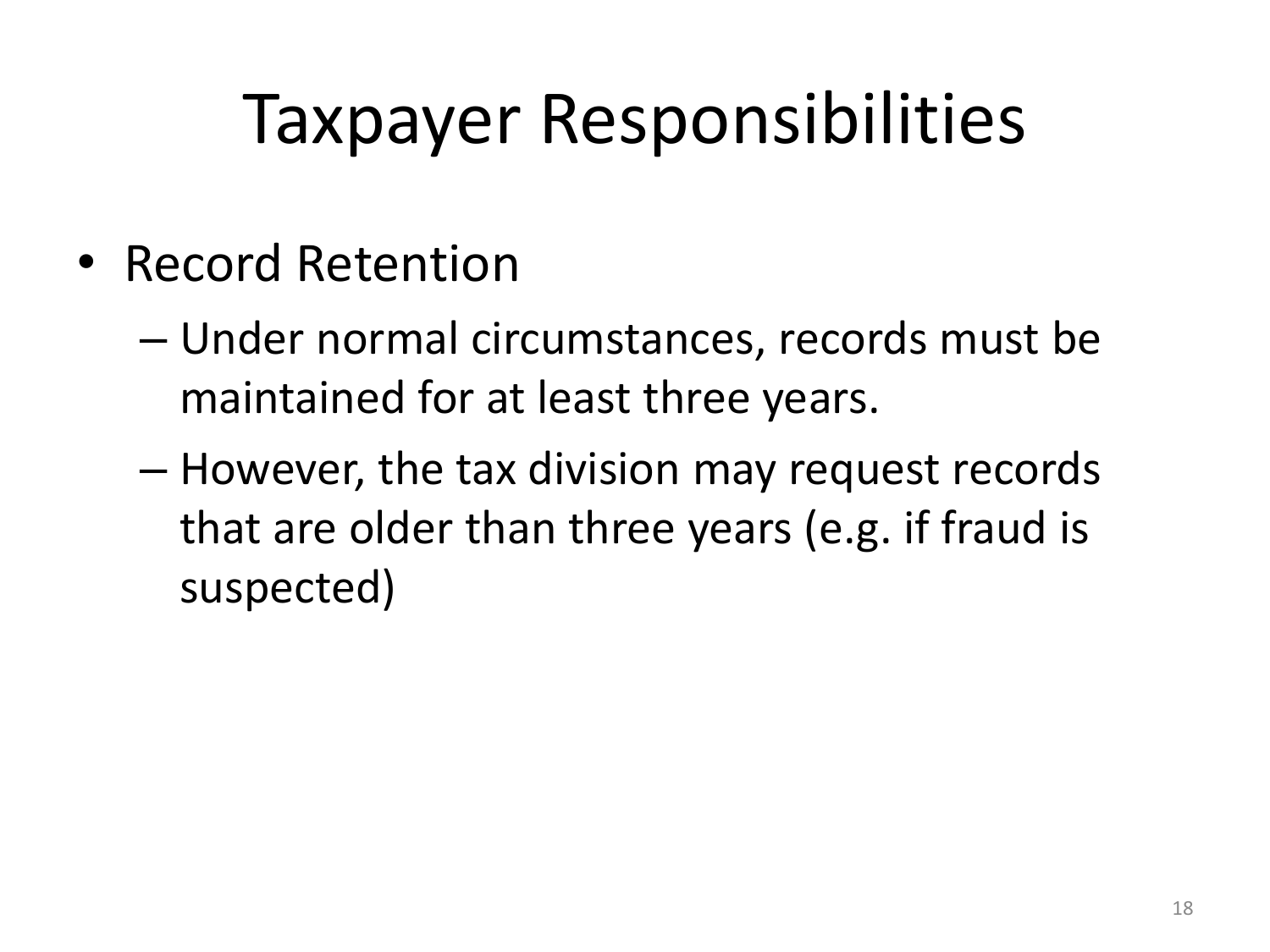- Taxpayers must provide records if the tax division asks for them
- Cooperation is important and appreciated by the tax division
- The tax division expects to receive records from the taxpayer within the proposed timeframe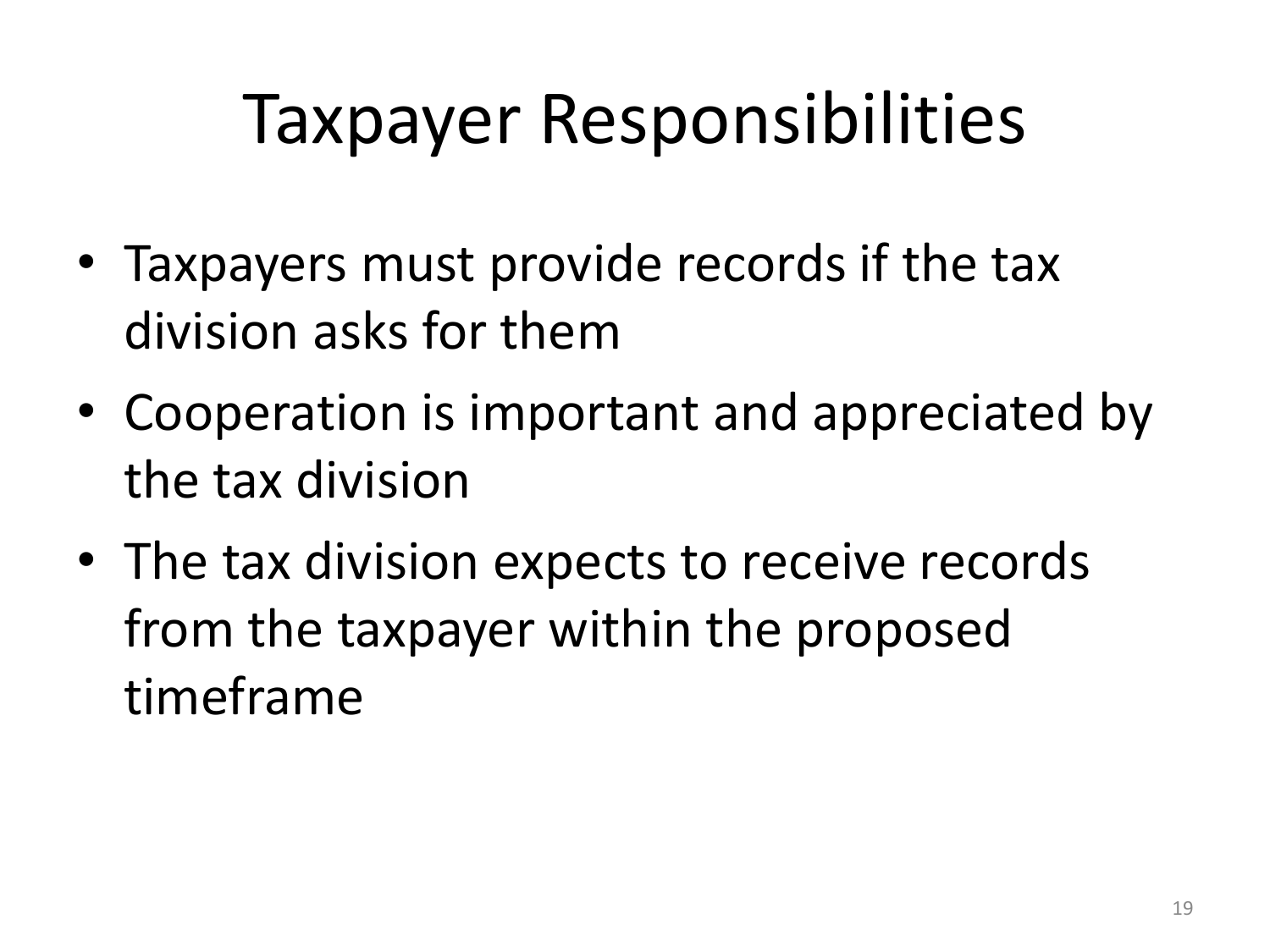- Determine that any software utilized is calculating and charging the proper amount of sales tax (e.g. cash registers, sales software, etc.)
- It is recommended that the taxpayer sporadically perform tests of its software to determine accuracy and completeness.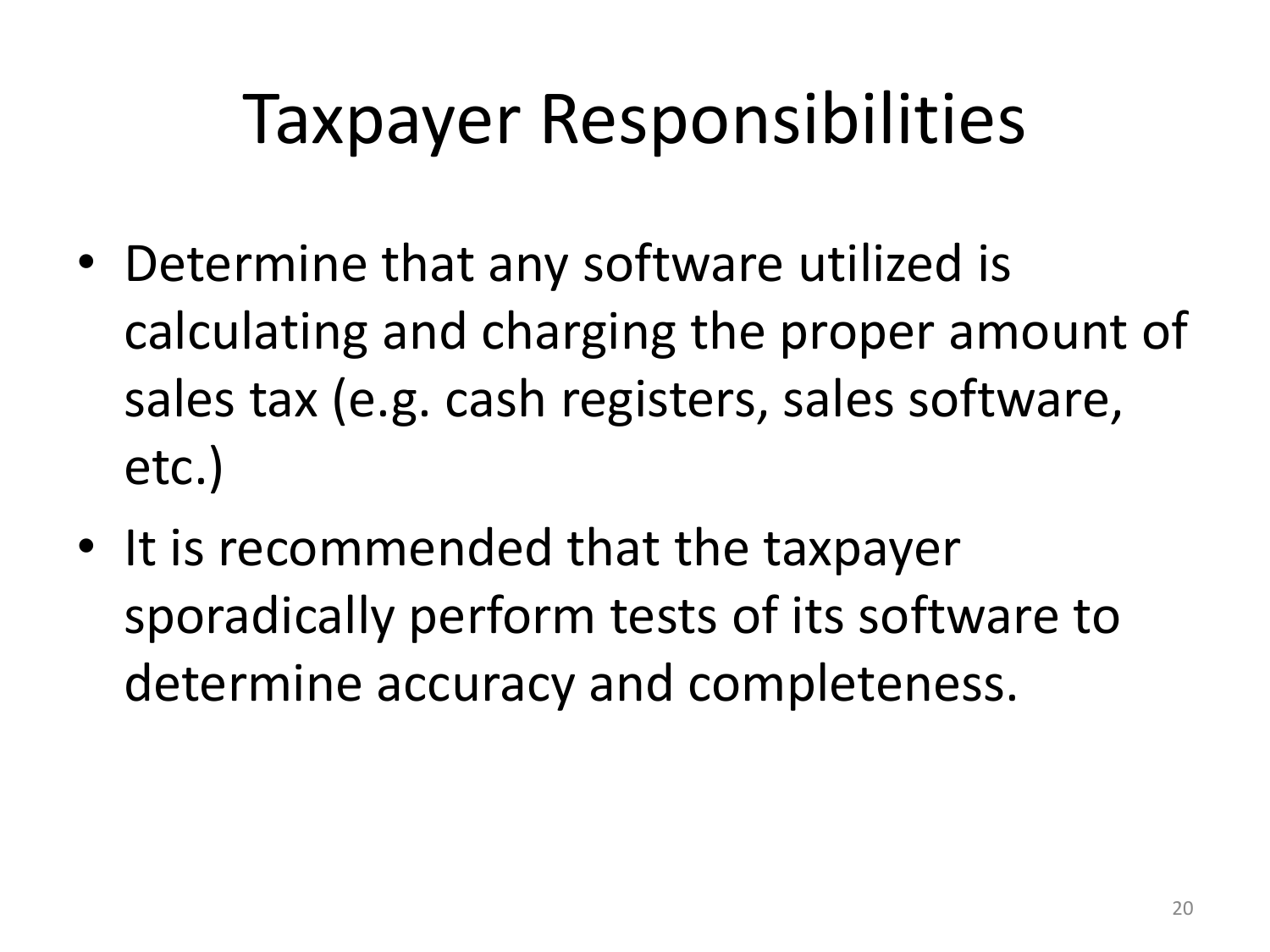• Upon completion of the auditor's work, the taxpayer will receive the proposed audit findings or a bill

• Taxpayer has the right to agree or disagree with the auditor's findings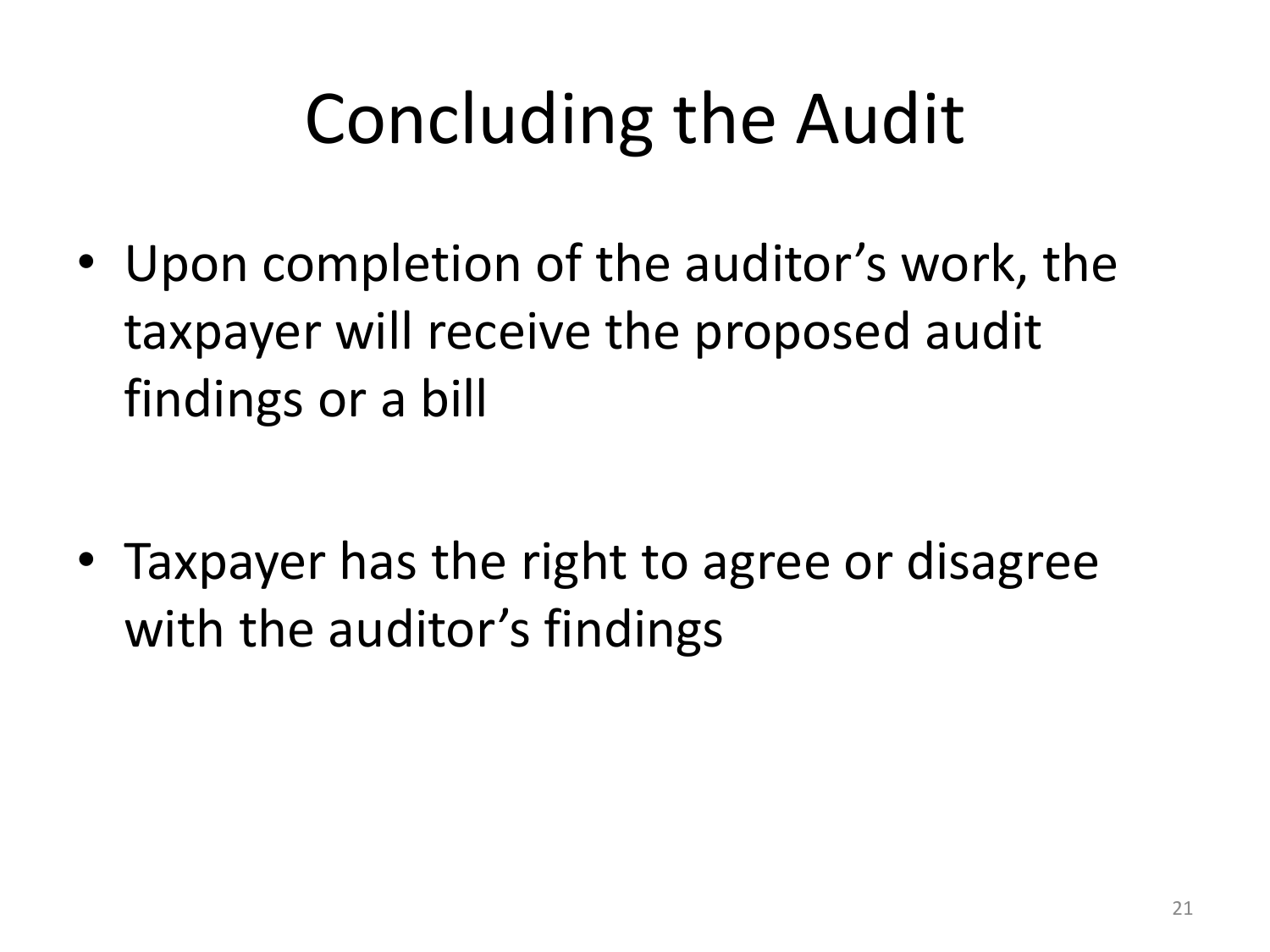- If the taxpayer agrees with the findings
	- Taxpayer will be asked to sign a "Statement of Proposed Audit Changes" (or similar document) that the taxpayer agrees with the findings
	- If the taxpayer owes an additional amount of tax and the taxpayer does not pay the tax in full, the tax division will send the taxpayer a bill.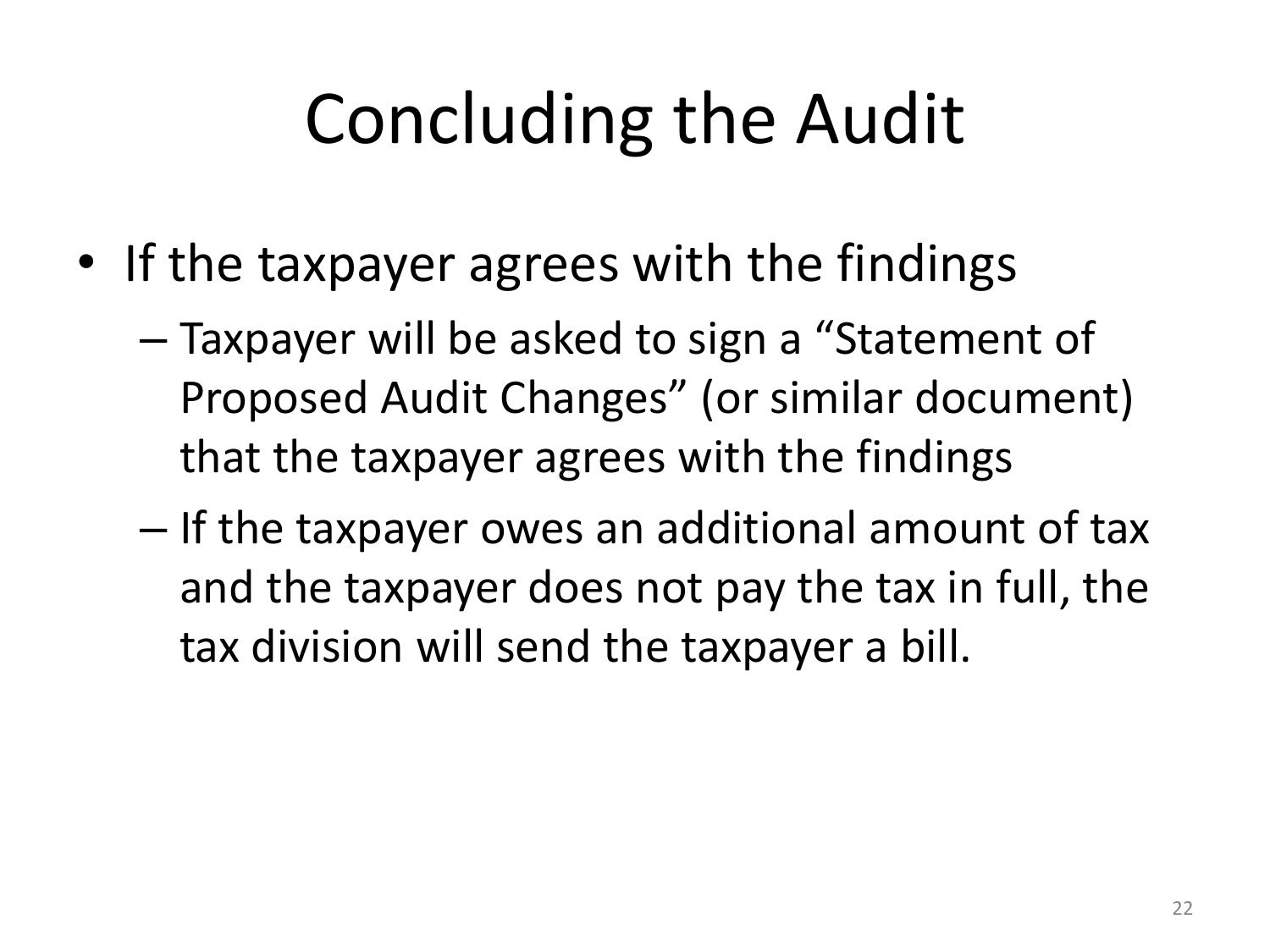- If the taxpayer disagrees with the findings
	- Taxpayer must indicate its disagreement on the "Statement of Proposed Audit Changes" (or similar document) and return the form to the address on the document
	- The auditor will review any additional information submitted and, if appropriate, send the taxpayer a revised document.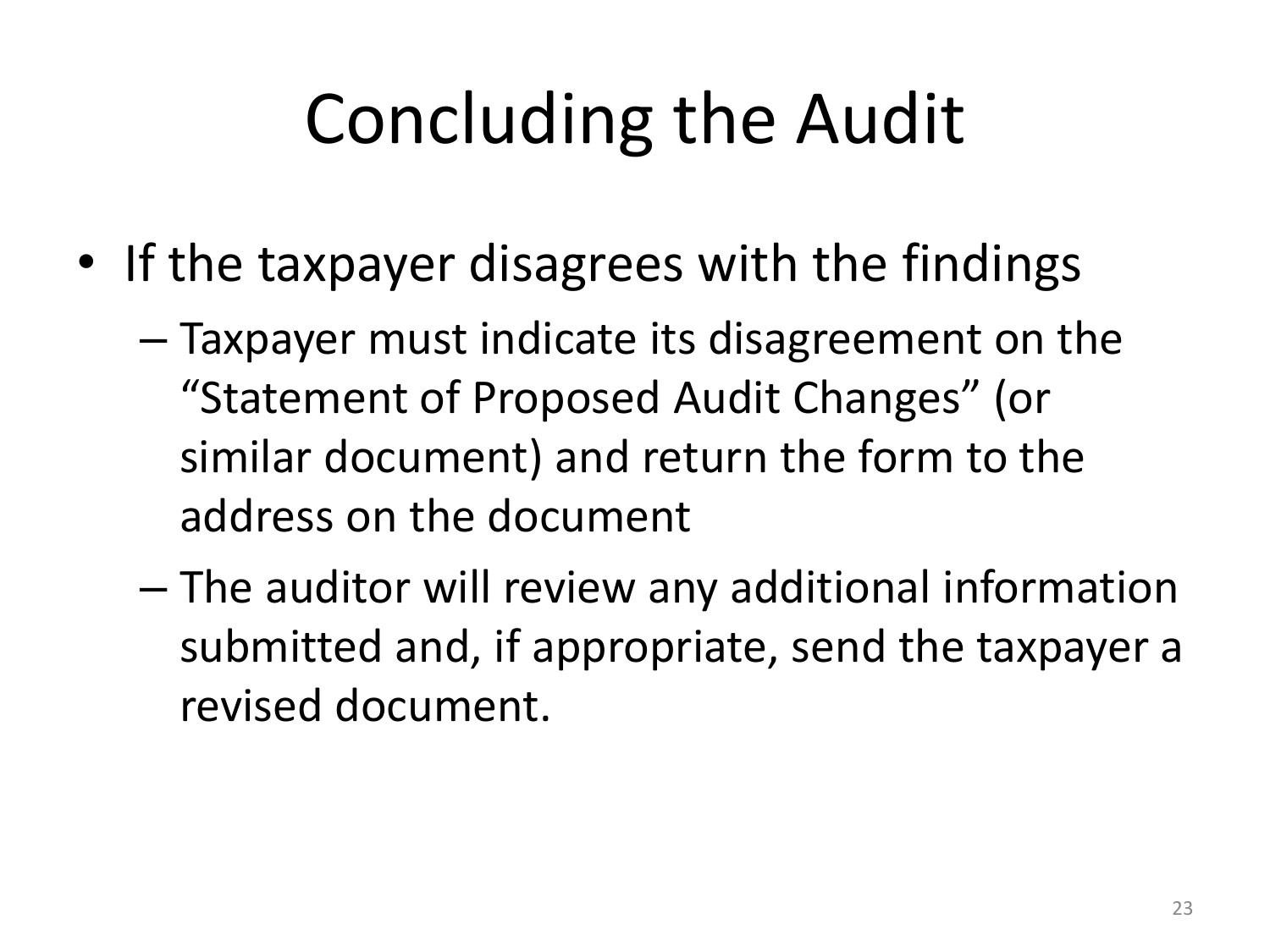- If the taxpayer disagrees with the findings
	- If the taxpayer still disagrees with the auditor's findings, NYS will send the taxpayer a "Notice of Determination" or "Notice of Deficiency" for the taxes due.
	- Taxpayer may formally appeal the audit findings through either the Tax Department's Bureau of Conciliation and Mediation Services (BCMS) or through the independent Division of Tax Appeals
	- Generally, a taxpayer must file an appeal within 90 days of the date NYS issued the notice. Taxpayer must submit a written appeal even if the taxpayer has previously written to NYS and objected to the position taken in the Statement of Proposed Audit Changes or similar document